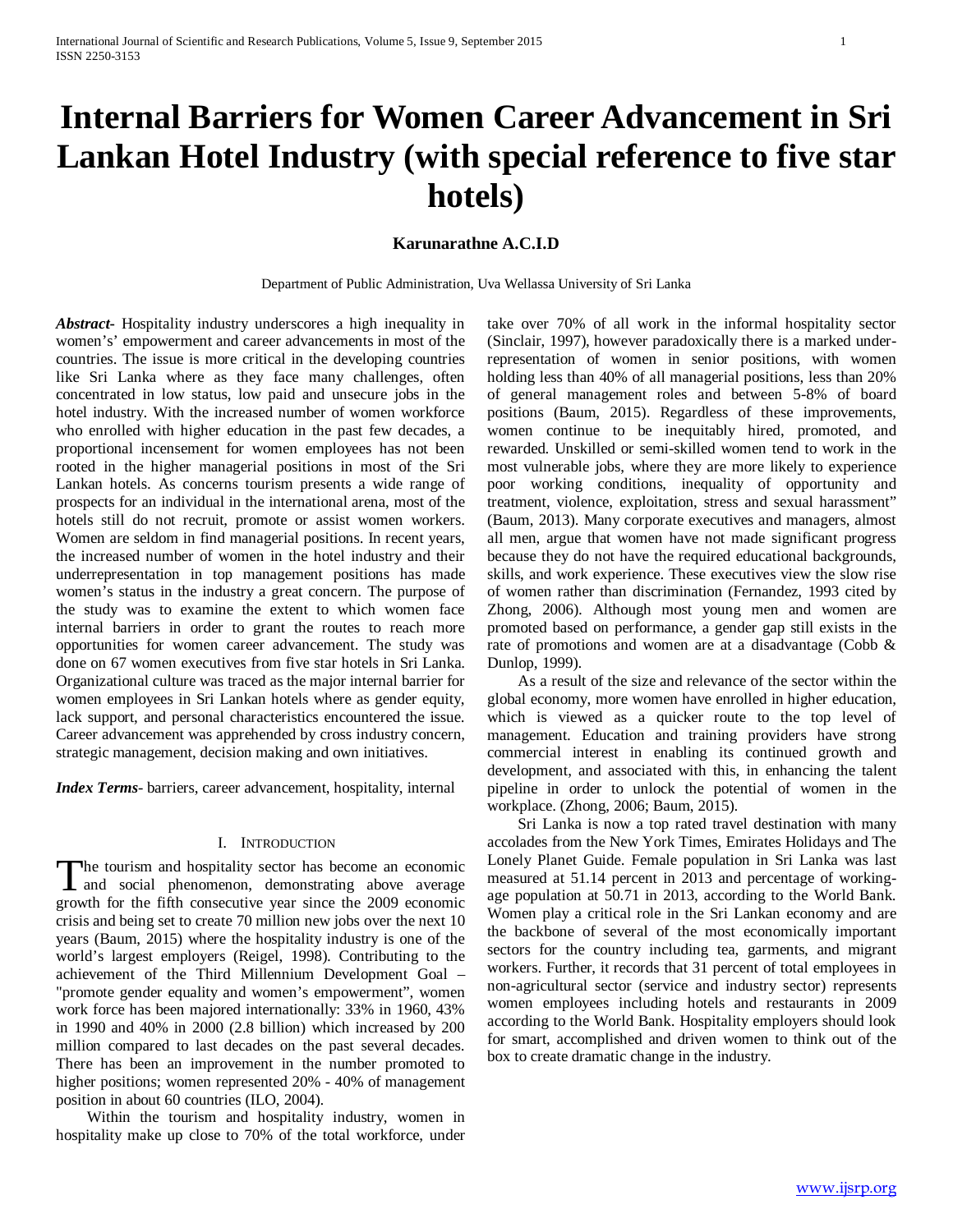## II. THEORETICAL BACKGROUND

 Being the fastest growing economic sector in the country, it has created nearly 125,000 employment for persons and the government has targeted 500,000 employments by 2016 (Sri Lanka Tourism Development Strategy *–* 2010). Due to the male dominated work places around the world, career development theories have been developed for men, and may not represent the nature of women's careers (Schrieber, 1998). Therefore, researchers argues that women's careers cannot be explained appropriately by traditional theory which emphasizes men's careers. Theories of women career development indicated that women have been devaluated both in theory and in social context (Bierema & Opengart, 2002). Researchers have identified a number of factors that function as barriers to women's career advancement; Gender discrimination and sexual harassments (Woods & Kavanaugh, 1994; Woods, 1994); glass ceiling

(Knutson & Schmidgall, 1999; Bily & Manoocheri, 1995; Schwartz; Brownell, 1994); pay inequalities (Fagenson & Jackson, 1994; Sparrowe and Iverson 1999, Umbreit & Diaz, 1994); old boy network (Brownell, 1994; Diaz & Umbreit, 1995); working family conflict (Brownell, 1998; Mallon & Cassell, 1999), organizational culture (Eagly and Wood, 1991; Eagly & Johnson, 1990; Vianen and Fischer, 2002). Weber (1998) found that perceived importance of career constraints are: old boy network, lack of assertiveness, male bias and stereotyping, family and work conflict, insufficient career planning, and unhelpful boss. Models and theories such as Human Capital Theory (Becker, 1975 cited by Zhong, 2006) and The New Home Economics Theory (Becker, 1981, 1985 cited by Zhong, 2006) also have been guided some of the research on gender - based income disparity. Based on the literature, following conceptual framework was constructed.



Figure 01: Conceptual Framework (Based on Literature)

 Objective of this research was to identify and analyze internal barriers for women career advancement in Sri Lankan hotel industry.

#### III. METHODOLOGY

 There were thirteen five star hotels were in Sri Lanka according to the statistics given by Sri Lanka Tourism Development Authority (SLTDA). The population for the study was total number of women executives working in five star hotels in Sri Lanka, 67 number of respondents were selected using stratified sampling technique. Mainly primary data were used for the study collected through a self-developed questionnaire with five point likert scale  $(5=$  strongly agree to  $1=$ strongly disagree) whereas direct interviews and secondary data also were utilized to achieve research objectives accordingly. Primary data were analyzed using descriptive analysis, and Pearson Co- relation Coefficient with SPSS software. Cronbach's alpha Reliability Test was used to measure internal

consistency and the alpha coefficient for the 18 variables were 0.812 suggesting that the items have excellent internal consistency.

# **Hypothesis**

#### Hypothesis A

 $H_A$  0: Gender equity related barriers do not negatively influence on women career advancement in hotel industry

H<sub>A 1</sub>: Gender equity related barriers negatively influence on women career advancement in hotel industry

# Hypothesis B

 $H_{B_0}$ : Lack of support related barriers do not negatively influence on women career advancement in hotel industry

 $H_{B_1}$ : Lack of support related barriers negatively influence on women career advancement in hotel industry

#### Hypothesis C

 $H_C$  0: Organizational Culture related barriers do not negatively influence on women career advancement in hotel industry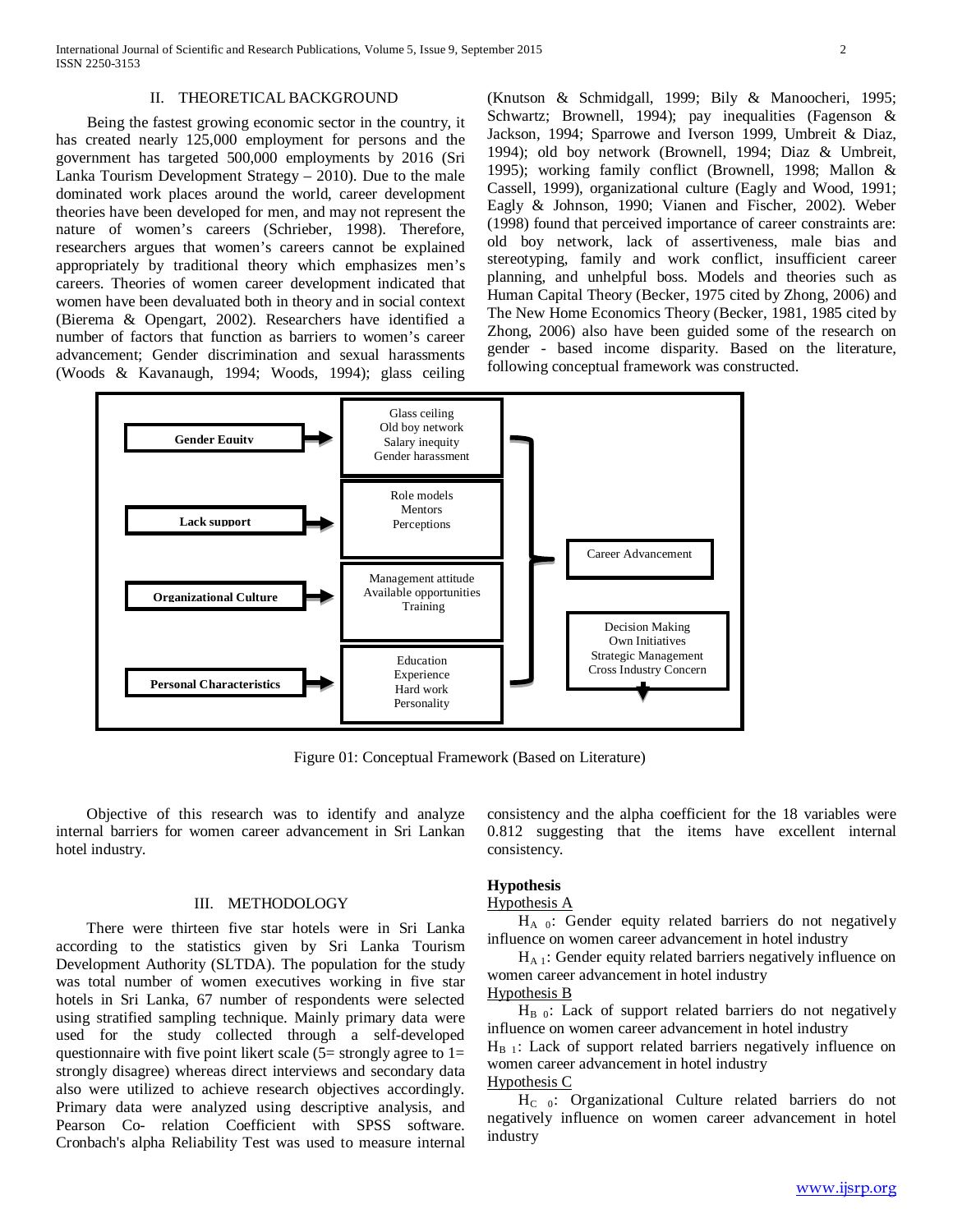$H_{C<sub>1</sub>}$ : Organizational Culture related barriers negatively influence on women career advancement in hotel industry

#### Hypothesis D

H<sub>D 0</sub>: Personal characteristics related barriers do not negatively influence on women career advancement in hotel industry

 $H<sub>D-1</sub>$ : Personal characteristics related barriers negatively influence on women career advancement in hotel industry

#### IV. RESULTS AND DISCUSSION

## **Profile of the sample**

 Sample of 67 women executive employees were consisted 57 percent single, 34 percent married and 9 percent divorced. Majority of women executive employees (67 percent) were in 26 to 40 age category.

# **Descriptive analysis**

# **01. Internal barriers**

 According to the recorded mean values through descriptive analysis were fallen under moderate and highly moderate categories. Highest value which women employees have to face was the organizational culture (3.92) follows gender equity (3.89), lack support (3.87), and personal characteristics (2.7) stayed in between the range of  $2 < X < 4$  tend to be there are internal barriers for women career advancements.

| <b>Internal Barriers</b> | Mean | SD   |
|--------------------------|------|------|
| Gender Equity            | 3.89 | 0.35 |
| <b>Lack Support</b>      | 3.87 | 0.39 |
| Organizational Culture   | 3.92 | 0.37 |
| Personal                 | 2.67 | 0.24 |
| Characteristics          |      |      |

# **Table 01: Internal barriers for women in hotel industry**

 Each barrier were measured with the mean and standard deviation using given indicators as in the conceptual framework. Gender harassments was the major barrier under gender equity  $(M=3.89, SD= 0.39)$  followed by glass ceiling  $(3.89)$ , salary (2.65), and old boy network (2.62) with the standard deviation of 0.34, 0.7 and 0.88 respectively. Perceptions (M=4.12, SD=0.34) were the major barrier under lack support where role models  $(M=3.89, SD=0.39)$ , and mentors  $(M=2.62, SD= 0.86)$  followed respectively. Organizational culture represented management attitudes (3.89) followed by available opportunities (3.64), and training (3.56) deviated 0.38, 0.32 and 0.39 respectively where as hard work (M=3.64, SD=0.24) recorded as the major barrier under personal characteristics followed by personal characteristics (2.67), education (2.65) and experience (2.17).

# **02. Career advancement**

 Career advancement indicators were fallen in between  $2 < X < 3$  tend to be less opportunities for career advancements as recorded mean values through descriptive analysis with lower moderate category. Cross industry concerns were under moderated category (2.69) follows strategic management (2.65), decision making (2.44), and own initiatives (2.26).

| Career advancement Mean | <b>SD</b> |
|-------------------------|-----------|
|                         |           |
| 2.44                    | 0.57      |
| 2.26                    | 0.52      |
| 2.65                    | 0.70      |
| 2.69                    | 0.24      |
|                         |           |

**Table 02: Career advancement of women in hotel industry**

#### **Pearson Co- relation Coefficient analysis**

 Pearson co-relation analysis was done to analyze the correlation between internal barriers and women career advancement in hotel industry to test hypothesis A, B, C, and D.

| <b>Pearson correlation</b> | <b>P</b> value |
|----------------------------|----------------|
| $-0.329$                   | 0.007          |
| $-0.295$                   | 0.015          |
| $-0.299$                   | 0.014          |
| 0.204                      | 0.184          |
|                            |                |

# **Table 03: Internal barriers and women career advancement in hotel industry**

 Person correlation results for gender equity and career advancement  $(-0.329)$  was fallen within  $-0.5 \leq r \leq 0$ , implies a weak negative correlation between gender equity related barriers and career advancement. Thus the P value is less than 0.05 (P=0.007 &  $\alpha$  > P), leads to reject null hypothesis (H<sub>A0</sub>), resulted to accept alternative hypothesis  $(H_{A1})$  that there is a significant negative relationship between gender equity related barriers and women career advancement in hotel industry.

 $H_{A}$  0: Gender equity related barriers do not negatively influence on women career advancement in hotel industry

 $H_{A 1}$ : Gender equity related barriers negatively influence on women career advancement in hotel industry

P=0.007<  $\alpha$ , reject null hypothesis (H<sub>A0</sub>) and accept alternative hypothesis  $(H<sub>A1</sub>)$ : Gender equity related barriers such as glass ceiling, gender harassment, old boy network, and salary inequity issues are negatively influence on women career advancement in hotel industry.

 Lack of support related barriers for women career advancements implies a weak negative correlation (-0.295) fallen within  $-0.5 \leq r \leq 0$  with P value of 0.015 which is less than alpha value of 0.05 ( $\alpha$  > P). Hence, the null hypothesis (H<sub>B 0</sub>) was rejected indicating a significant negative relationship between lacks of support related barriers and women career advancement in hotel industry.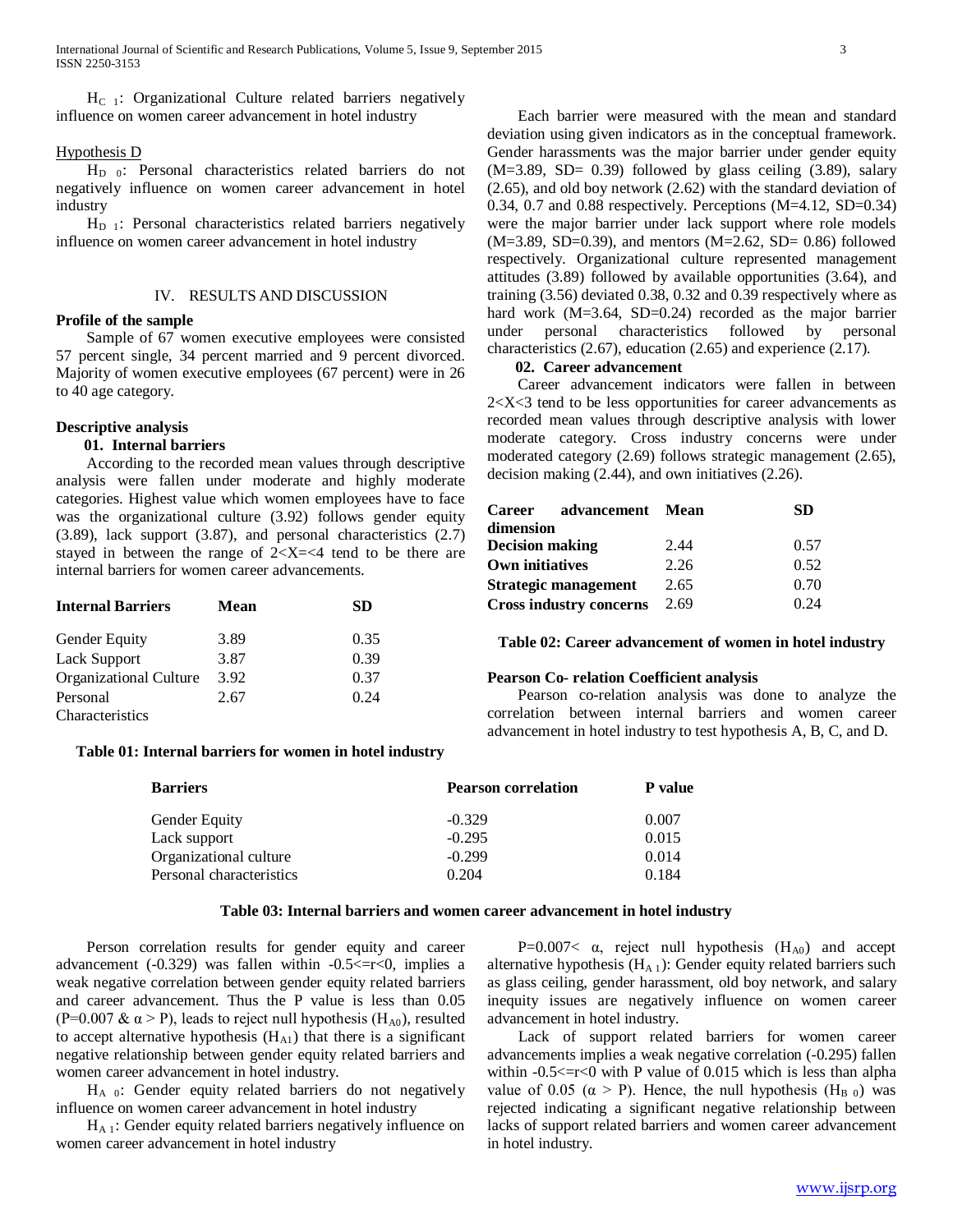$H_{B_0}$ : Lack of support related barriers do not negatively influence on women career advancement in hotel industry

 $H_{B_1}$ : Lack of support related barriers negatively influence on women career advancement in hotel industry

P=0.015<  $\alpha$ , reject null hypothesis (H<sub>B 0</sub>) and accept alternative hypothesis  $(H_{B_1})$ , lack support related barriers such as role models, job characteristics and perceptions on women employees negatively influence on women career advancement in hotel industry.

 Pearson correlation value of the organizational culture and the career advancement (-0.299) was fallen to the range of -  $0.5 \le r \le 0$ . Consequently it represents a weak negative correlation between organizational culture and women career advancement. The P value of 0.14 which is less than alpha value of 0.05 (P $< \alpha$ ) denotes a significant negative relationship which leads to reject null hypothesis  $(H<sub>C 0</sub>)$  of the study.

 $H_C$  0: Organizational culture related barriers do not negatively influence on women career advancement in hotel industry

 $H_{C<sub>1</sub>}$ : Organizational culture related barriers negatively influence on women career advancement in hotel industry

P=0.014< α, reject null hypothesis (H<sub>C 0</sub>) and accept alternative hypothesis  $(H<sub>C-1</sub>)$ , organizational culture related barriers such as management attitudes, lack of available opportunities for women employees, and lack of training negatively influence on women career advancement in hotel industry.

 Pearson correlation results for the personal characteristics of women and their career advancement (0.204) shows a weak positive relationship within the range of  $0 \le r \le +5$ . P value shows the value of 0.184 which is higher than alpha value (P  $\alpha$ ) implies that there is no significant relationship between personal characteristics of women and career advancement leads to accept the null hypothesis  $(H<sub>C 0</sub>)$  of the study.

 $H_{D}$  0: Personal characteristics related barriers do not negatively influence on women career advancement in hotel industry

 $H<sub>D 1</sub>$ : Personal characteristics related barriers negatively influence on women career advancement in hotel industry

P=0.184> α, accept null hypothesis (H<sub>D 0</sub>) that personal characteristics related barriers for women employees in the hotel industry such as educational qualifications, experience, difficulties to hard works, and personality do not negatively influence on women career advancement in hotel industry.

 Pearson correlation for the overall barriers encountered by women in hotel industry for their career advancement was -0.369 fallen to the range of  $-0.5 \le r \le 0$  represents a weak negative relationship which is statistically significant according to the P value of 0.002 ( $(P< \alpha)$ ) encountered to interpret that the identified barriers leads to make less opportunities for women career advancement in hotel industry.

## V. CONCLUSION AND RECOMMENDATIONS

 The result of this study revealed that negative relationship between barriers and career advancement of women. Gender harassment and perceptions are considered as a huge barrier in hotel industry. Glass ceiling, lack of role models, management attitudes, available opportunities and lack of training are also

considered as a barrier for career advancement by respondents. Perceptions which under estimate women capability also is a barrier for career advancement. In Sri Lanka, a significant proportion of women are disadvantaged in labor force especially in the hospitality industry. Women are as well educated as males, but job opportunities for women are limited to only a few departments in the hotels whereas males have a wider range to choose from leads to cut women in strategic level positions. Female workers are also far more vulnerable to sexual harassment at the workplace and, given social attitudes and limited job options, are almost invariably forced to suffer in silence. Such issues discourage women from looking for work and may also account for low female participation rates.

 Research identified that gender has impacted on chances of receiving promotions that have higher expectation of performance and effort from women compared to men. Insufficient number of role models in the highest levels of position also identified as a barrier. If there enough level of role models in hotel industry, it will be a motivate factor for females to join the industry and it will reinforce women capability to reach top levels of administration positions such as CEOs, general managers, etc. Personal characteristics such as education level, experience, personality and hard work were considered as facilitating factors for the career advancement. Women have sufficient educational qualification, experiences and personal characteristics for their career progression. But due to other barriers the career progressions were limited to certain extent. The career advancement of women employees caused to decrease when they have to confront with more barriers.

 Woman employees play an important role within the industry. Currently, the responsibility of preparing women to be involved in to a successful career in hospitality industry has been taken by the educational institutes. In future women contribution for human resource is vital factor, due to ongoing current tourism projects. Therefore it is an imperative factor that woman employees should get a supportive environment, motivation and satisfaction in order to provide a superior service to the hotel industry. The policy measures needed to enable women to progressive career advancement in hospitality industry and access superior jobs that pay better wages. A supportive working environment should be created in the industry with a persuaded attitudes and perceptions towards women employees. A positive reinforcement should be given to encourage such as more flexible work arrangements, investments on skill training, provision of a secure environment by maintaining law and order for women to travel to and from work to emphasize more favorable organizational culture for female employees in the hospitality industry. Women should be well represented to be working at professional or decision-making level rather than a service or clerical.

#### **REFERENCES**

- [1] Baum, T., (2015), "Women in Tourism & Hospitality: Unlocking the Potential in the Talent Pool", White Paper, Launched at the Women in Tourism and Hospitality Forum in Hong Kong
- [2] Baum, T., (2013), "International Perspectives on Women and Work in Hotels, Catering & Tourism", International Labour Organization
- [3] Bily, S., & Manoochehri, G., (1995), "Breaking the Glass Ceiling", American Business Review, June. 33-40.